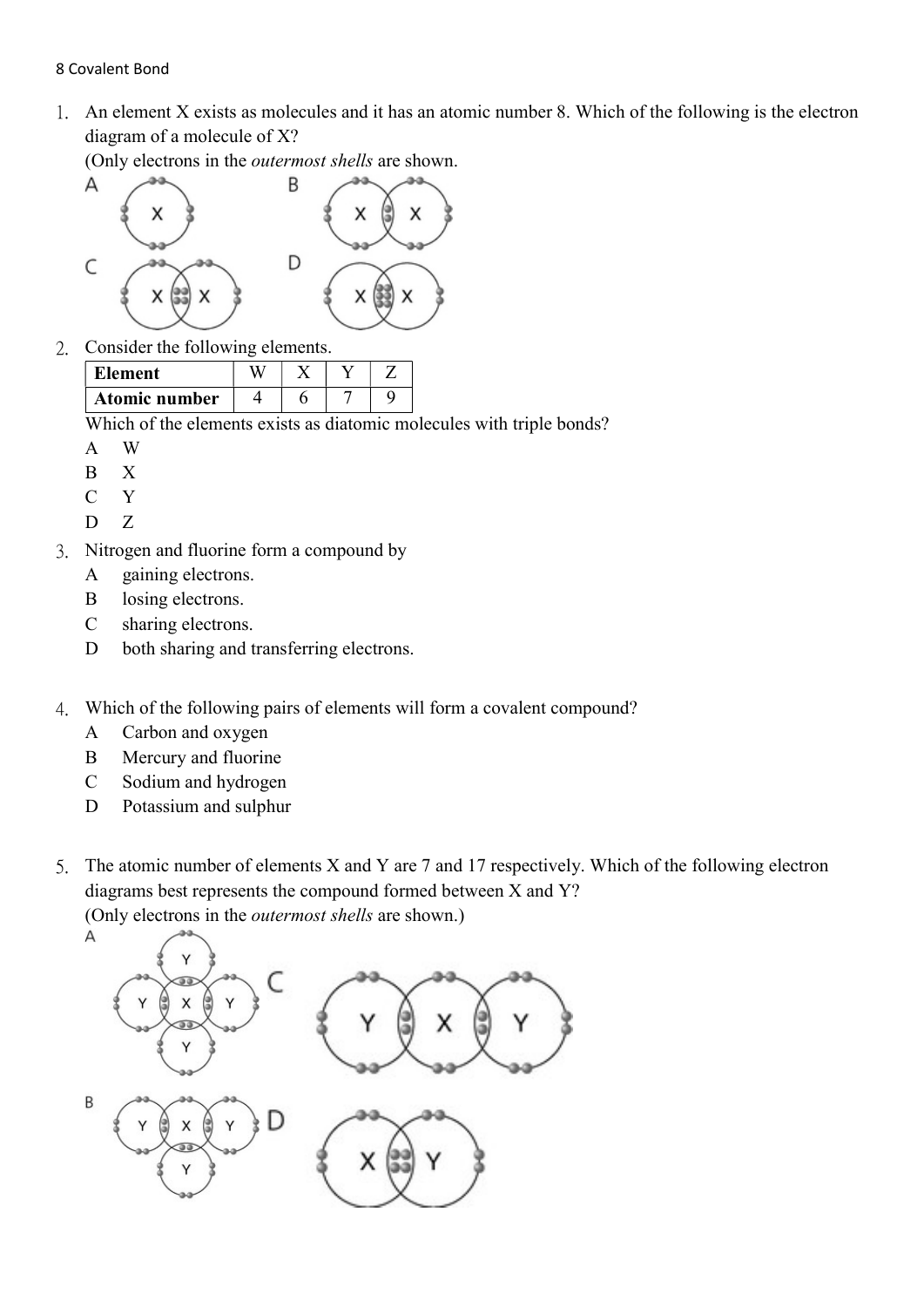6. Consider the information given in the table below:

| <b>Element</b> | Atomic number |  |  |  |
|----------------|---------------|--|--|--|
| vх             |               |  |  |  |
|                |               |  |  |  |
|                |               |  |  |  |
|                |               |  |  |  |

Which of the following pairs of elements would form a covalent compound?

- A w and x
- B w and y
- C x and z
- D y and z
- 7. The electron diagram of a compound formed between element X and element Y is shown below:



(Only electrons in the outermost shells are shown.) Which of the following combinations is correct?

|                | X       |          |
|----------------|---------|----------|
| A              | Carbon  | chlorine |
| B              | Carbon  | oxygen   |
| $\overline{C}$ | Sulphur | oxygen   |
| D              | Sulphur | chlorine |
|                |         |          |

8. The electron diagram of a compound formed between element X and element Y is shown below:



(Only electrons in the outermost shells are shown.) Which of the following combinations is correct?

| Germanium | fluorine |
|-----------|----------|
| Germanium | oxygen   |
| Nitrogen  | oxygen   |
| Nitrogen  | fluorine |
|           |          |

- 9. Which of the following molecules contains a triple bond?
	- $A$   $F_2O$
	- $B$  NF<sub>3</sub>
	- C HCN
	- $D$   $O_2$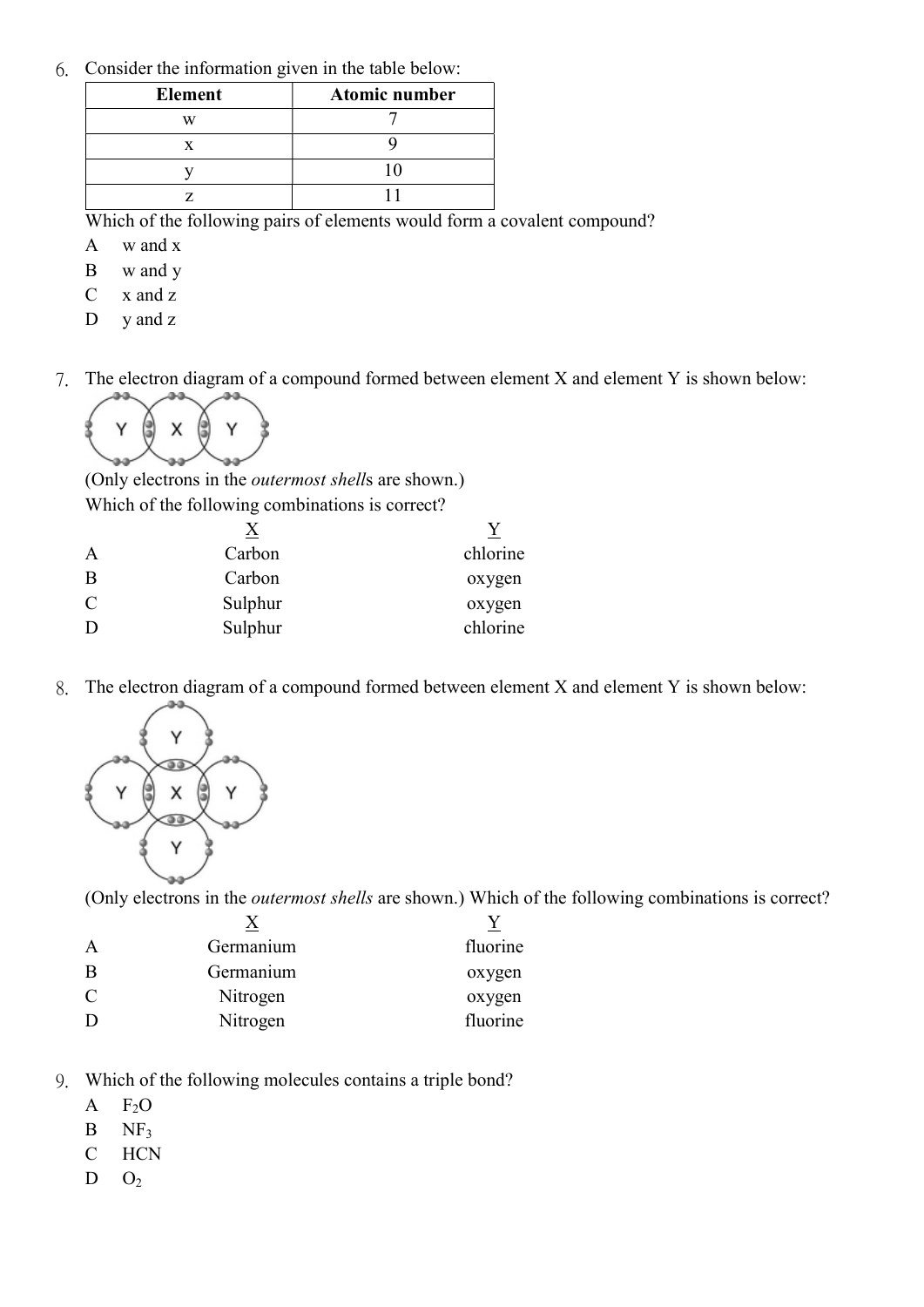10. Which of the following molecules does NOT contain any lone pair of electrons?

- $A$   $F_2$
- B NH<sub>3</sub>
- $C$  SiH<sub>4</sub>
- $D$   $Cl<sub>2</sub>O$

11. Which of the following pairs of molecules have the same number of lone pairs of electrons?

- A Nitrogen, water
- B Oxygen, fluorine
- C Chlorine, hydrogen chloride
- D Hydrogen, carbon dioxide
- 12. X and Y are two different elements. The electron diagram of the compound formed between X and Y is shown below:



(Only electrons in the outermost shells are shown.)

How many electrons are there in the outermost shell of an atom of X?

- A 5
- B 6
- C 7
- D 8
- 13. The following is an electron diagram of the compound formed between element X and hydrogen.



(Only electrons in the outermost shells are shown.)

How many electrons are there in the outermost shell of an atom of X?

- A 4
- B 5
- $C \quad 6$
- D 7
- 14. The atomic number of an element X is 9. The chemical formula of the compound formed between X and oxygen is
	- $A$   $X_2O$ .
	- B XO.
	- $C$   $XO<sub>2</sub>$ .
	- $D$   $X_2O_3$ .